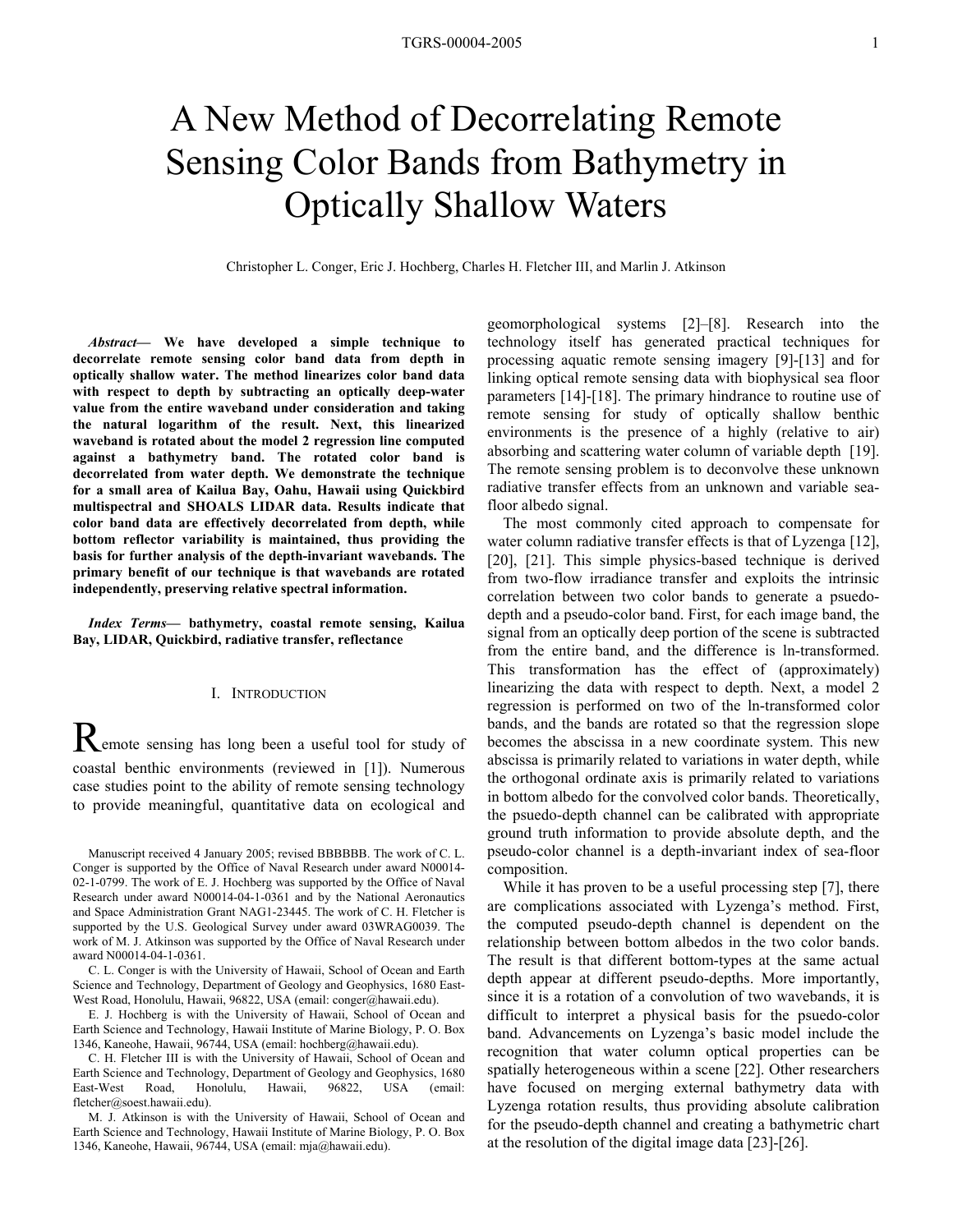We present a new method for decorrelating remote sensing color bands from bathymetry, inspired both by Lyzenga's rotation approach and by efforts to merge LIDAR bathymetry data with color band data. Modern LIDAR systems have the ability to generate data at meter-scale spatial resolution, which is near that of high-resolution satellite image systems such as Ikonos (4 m) and Quickbird (2.4 m). Availability of such high-resolution data removes the need for computing water depth from passive imaging data, yet there is still a need to compensate for water column radiative transfer effects in the color-band data. Our approach is to linearize color bands with respect to depth following Lyzenga's method. However, rather than rotating two color bands about the regression slope, we rotate a single color band against the high resolution bathymetry. In the resulting coordinate system, the ordinate axis represents color band data decorrelated from water depth: for a given bottom reflector-type (i.e., a constant albedo), intensity in the rotated color band is independent of water depth. We demonstrate this technique using Quickbird satellite imagery and a SHOALS LIDAR interpolated bathymetry surface.

### II. MATERIALS AND METHODS

#### *A. Model*

For a given waveband, the remotely sensed signal (less atmospheric and sea surface effects) can be modeled as a linear function of bottom albedo and an exponential function of water depth (Fig. 1A) [19]. Variations from the exponential decay are due to backscattering in the water column. Taking the natural logarithm of the remotely sensed signal has the effect of (approximately) linearizing the color band data with respect to depth (Fig. 1B). Computing the model 2 linear regression between the ln-transformed color band and depth, and rotating the coordinate system about that regression line decorrelates the color band data from water depth (Fig. 1C). In other words, by rotating the ln-transformed color band according to its linear relationship with depth, we are left with a color band whose intensity no longer decreases with increasing depth. The decorrelated color band data do not have physically meaningful units, but can be calibrated to absolute albedo using techniques such as the empirical line method. This model requires that bathymetry information exists for each pixel in the color bands.

 An important component of our model is the data from which we compute the model 2 linear regression. Considering an entire coastal scene, several different bottom-types are present, represented by different bottom albedos. After linearization, these albedos form roughly parallel lines, as in Fig. 1B. If all bottom albedos are equally present at all depths under consideration, then a regression computed for all pixels will return the correct slope. However, if some albedos are not present, then the regression line becomes skewed toward those albedos that are present. For example, if the first several "low albedo" points in Fig. 1B were missing, then the regression slope would be more strongly negative. That is, variability in the data is due to both bottom composition and water optical depth. Since our goal is to remove the variability due to depth while maintaining variability due to bottom composition, it is advantageous to compute the regression line using only a single bottom reflector-type [7] that is present throughout the scene. Then, the entire scene may be rotated about the regression line.

# *B. Data*

We demonstrated this technique using two independent data sets for Kailua Bay, Oahu, Hawaii (Fig. 2A): (1) a Quickbird image acquired March 13, 2003 (scene ID 03MAR13205953), and (2) SHOALS (Scanning Hydrographic Operational Airborne Lidar Survey) LIDAR bathymetry data acquired in 1999. The Quickbird scene exhibited excellent environmental quality, with very high water clarity, few breaking waves, no visible surface gravity waves, negligible glint, and almost no cloud cover. The image was georectified with a resolution of 2.4 meters per pixel. For this study, we considered only the three visible wavebands in a  $1500 \times 1000$  pixel subset of the image at the northern end of the Kailua Bay, extending from shore to optically deep water (Fig. 2B). The average distance between the irregularly spaced, non-gridded SHOALS data points was 2.8 meters. We used a continuous curvature surface gridding algorithm (Generic Mapping Tools' surface function) to rasterize SHOALS LIDAR data, creating a bathymetric surface at the same 2.4 m pixel resolution as, and coregistered with, the Quickbird data (Fig. 2C). We created an image mask to remove the influence of clouds, subaerial surfaces, and artifacts in the bathymetric surface from the analyzed portion of the image, leaving 1,055,157 pixels for evaluation.

#### *C. Processing*

Following Lyzenga [12], [20], [21] for each waveband, we determined the minimum value from a portion of the scene covering optically deep water. We subtracted this deep-water value from the entire band then computed the natural logarithm. To constrain the model 2 regression, we defined a region of interest in a nearshore-to-offshore transect that encompassed 2,164 pixels of carbonate sand (a relatively homogeneous reflector), with depths ranging from near sea level to 20 m. Using these transect pixels, we performed a regression for each color band against corresponding depth values extracted from the SHOALS image. Since these are two-variable systems, we used Principal Component Analysis to compute the perpendicular regression coefficients [27]. The first principal component described the major axis of the bivariate data, which in this case represented the attenuation of signal with depth. The orthogonal second component described the minor axis of the bivariate data, in this case variations of signal within the homogeneous sand reflectortype. This second principal component provided the rotation coefficients to rotate the entire ln-transformed color band, thus decorrelating it from depth. To quantify the utility of rotation,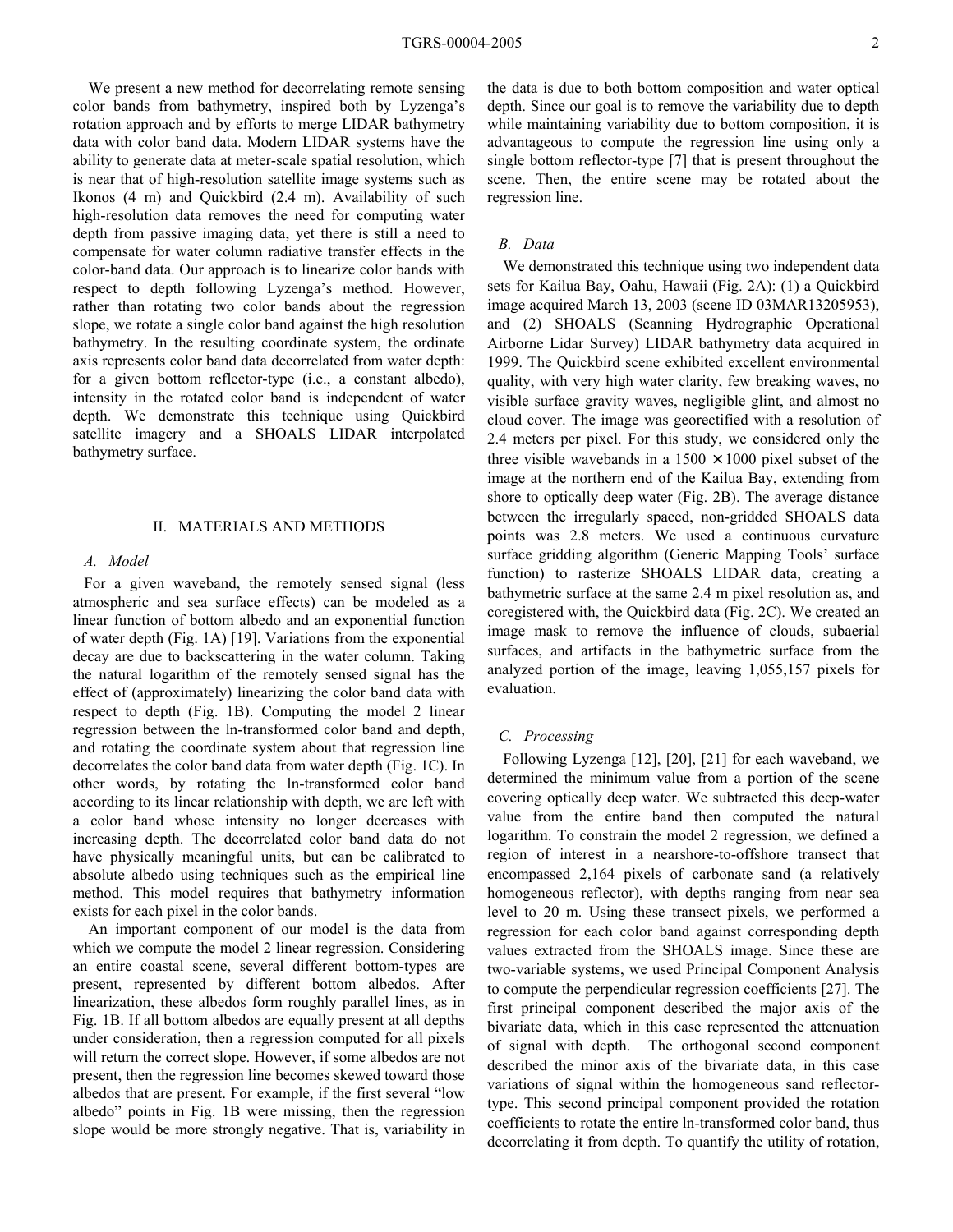we computed the correlation of each color band with depth before and after rotation, using the transect pixels.

### III. RESULTS

 Fig. 3 shows the sand transect pixels for each color band plotted against depth at each processing step: initial data (Fig. 3A), ln-transformed data (Fig. 3B), and rotated data (Fig. 3C). These graphs illustrate decorrelation in both blue and green bands, and a lack of decorrelation in the red band. Figure 4 shows gray scale images of each color band before and after processing. Rotation greatly enhances contrast of bottom features in the blue and green bands, while the rotated red band exhibits mostly noise. For sand transect pixels, correlation coefficients with depth before rotation (and after ln-transformation) are 0.979, 0.991, and 0.857 for the blue, green, and red bands, respectively. After rotation, correlation coefficients are 0.001, 0.002, and 0.012 for the blue, green, and red bands, respectively. Rotation clearly decorrelates the blue and green bands from water depth, while the red band retains a higher correlation with known water depth.

#### IV. DISCUSSION

 Our proposed technique relies on the strong linear relationship between ln-transformed color bands and depth in optically shallow water. We have invoked a simplified twoflow irradiance transfer model as the physical basis for this relationship. Maritorena, *et al.* [19] provide an excellent derivation of the model and clearly demonstrate its utility for describing shallow water reflectance. To the best of our knowledge, all case studies on the matter have found the model's approximations to be perfectly adequate (e.g., [12], [9], [7]), despite the fact that most remote sensing studies consider radiance (often in units of digital counts) as opposed to irradiance or reflectance. It is nevertheless important to understand that this is a one-dimensional model, describing only the vertical variation of light within the water column, including the seafloor.

 The first implication is that the atmosphere and sea surface are not included. Prior to application of the model, compensation must be provided for non-water column radiative transfer effects such as aerosol scattering or sun glint. Algorithms exist for such compensations (e.g., [28], [11]). For the image used in this study, only minor glint effects are present, and subtracting deep-water radiance from the entire scene acts as a zero-order atmospheric correction.

 The second implication is that the model assumes a vertically homogeneous water column with respect to optical properties. The coastal zone is often a complex hydrodynamic environment, resulting in vertical variations of biotic and abiotic optically significant water column constituents. However, Maritorena et al. [19] point out that it is possible to assume a "bulk" attenuation that describes the entire water column. In fact, our method does not rely on knowledge of actual attenuation values, but simply that attenuation is approximately exponential through the water column considered as a whole. Deviation from this exponential attenuation, as may occur in vertically stratified waters, has the potential to detrimentally affect the technique.

 The final implication of the model is that it does not account for horizontal variation in water column optical properties. That is, it is assumed that attenuation is constant throughout the scene. For the present study, this is a reasonable assumption, given the excellent environmental conditions under which the imagery was acquired: the study area is small, Kailua Bay is open to the ocean, allowing significant water exchange, and neither wind nor surface gravity waves are present in the image, with no apparent sediment resuspension. However, just as optical properties vary vertically around coral reefs, they also vary horizontally across spatial scales of 10's of m to km [29], [30]. Such variability must be considered before application of this model. If significant variability is found, then the image may be divided into subsets, each with relatively constant optical properties, or algorithms may be applied which automatically account for such variability, such as that proposed by Tassan [22].

 Another important consideration for application of this method is the depth-of-detection limit, which is the depth where the seafloor-returned signal is no longer strong enough to provide for bottom detection and/or discrimination. In this study, the linear relationship between ln-transformed color bands and depth is clearly apparent in both the blue and green, but is notably absent in the red (Fig. 3B). Examination of the data reveals that the blue and green bands exhibit strong seafloor-return signals (SNR  $\sim$ 100) to depths of 40 and 25 m, respectively, while the red band loses the seafloor signal at only 5 m depth (Fig. 3 and 4C). For most of the scene under consideration, the balance of variability in the red channel is comprised of sea surface clutter and sensor noise. Thus, it is inappropriate to apply the rotation to this channel, and the appearance of seafloor features in the rotated red band (Fig. 4F) is an artifact of the lack of decorrelation from the depth band.

 Discounting environmental and sensor noise, variability in the color bands comes from two sources. First, and most significant, is attenuation due to water optical depth. For an homogenous bottom-type, and therefore a relatively homogenous reflector, Fig. 3A indicates ranges of approximately 150, 400 and 200 digital counts for the blue, green, and red color bands, respectively, across the depths considered in this study. The second source of variability arises from differences in reflector type. The green band in Fig. 3A shows a range of about 75 digital counts near 4 m depth, indicating local differences in sand albedo in those pixels. After rotation, Fig. 3C still shows this local variation, but the global depth-dependent variation is no longer present. Thus, this technique effectively removes variations due to water depth, while maintaining variations due to bottom signal.

 Removal of variation associated with water depth is possible because of the approximately linear relationship between ln-transform reflectance and water depth, as measured by the correlation coefficient. High correlation coefficients, 0.979 and 0.991 measured for the sand pixels in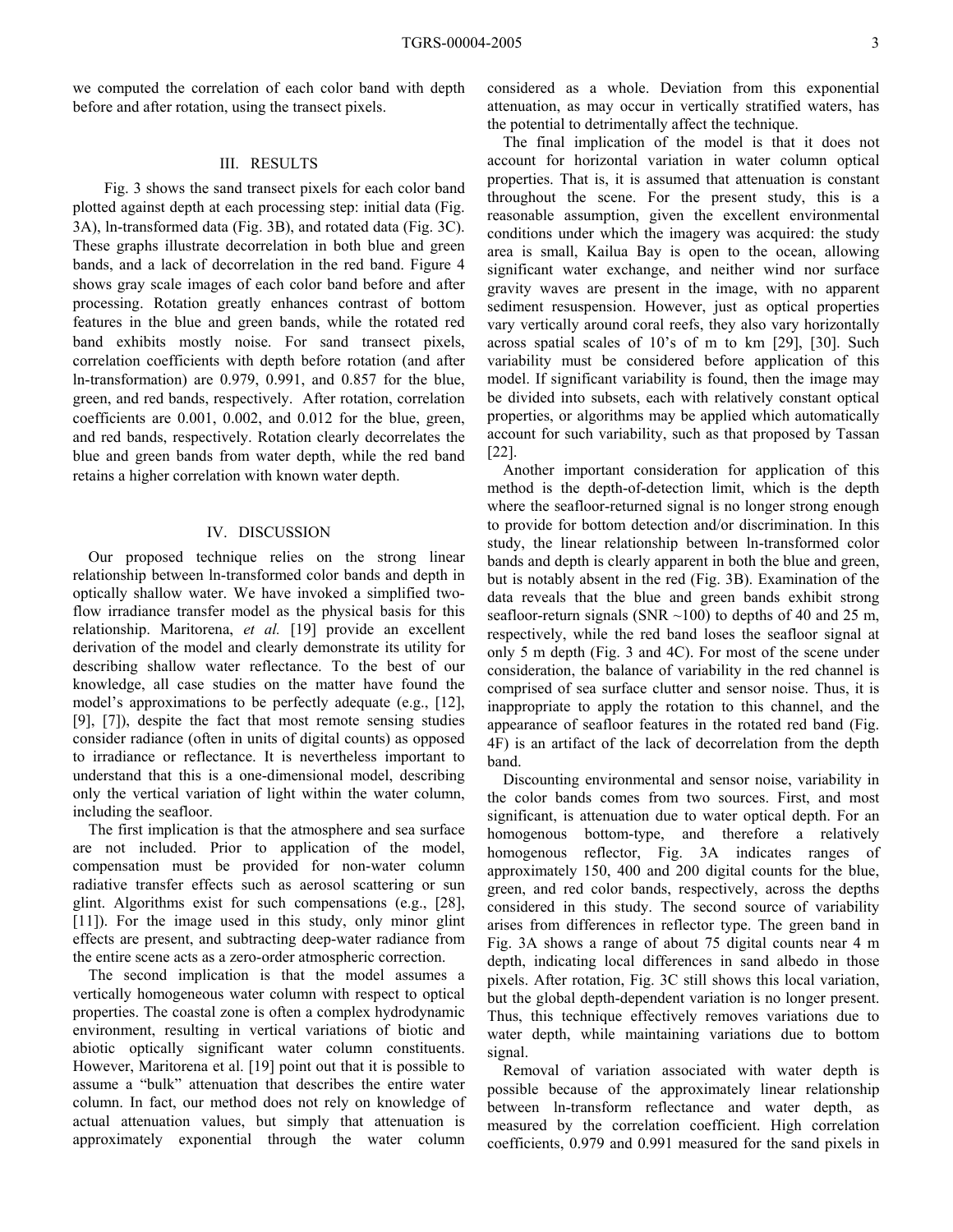blue and green log-transformed bands respectively, indicate an almost perfect linear relationship. Visually, it is easy to see this relationship in Fig. 3B. In striking contrast are the same sand pixels in the ln-transformed red band. These pixels pass into optically deep waters by 5 m, no longer varying as a result of depth and blowing up during the ln-transform. Though by other standards these pixels' correlation coefficient of 0.857 may seem high, in this case it is unacceptable by comparison to the almost perfect linear relationship exhibited when the bottom is in optically shallow waters. Consequently, after rotation the red sand pixels in Fig. 3C do not display the same narrow range of variation, resulting from minor differences in sand albedo, as do both blue and green. Fig. 3C is evidence of a non-linear relationship rotated via a linear regression resulting in red sand pixels that display a strange, non-linear behavior with depth. Again, though a correlation coefficient of 0.012 may seem low by normal standards, in this case it is completely unacceptable.

 The only discontinuity in the linear relationships of the blue and green ln-transformed sand pixels with depth is around 2 m. There is a slight steepening of the trend in this shallow region of the scene. One possible source for this discontinuity might be localized sediment resuspension from the higher energy environment of the near-shore breaker region. This would create different water column optical properties than the rest of the transect. Another possibility is that there may be a different type of sand, and subsequent albedo, in this region, again resulting from the higher energy environment. Either or both of these could result in the minor change in slope in the shallowest 2 m of the scene.

 The output of our method is analogous to that of Lyzenga's method, in that both methods generate pseudo-color bands whose numerical values have no readily interpretable physical meaning. The distinction between the two methods is that output from Lyzenga's method represents a convolution of two color bands, while output from ours is a set of independently decorrelated color bands. The principal advantage is that our method maintains the relative intensities of different bottom reflectors within the primary wavebands, which does provide for more direct knowledge-based interpretation. There is also potential that our pseudo-color bands may be calibrated to absolute reflectance through techniques such as the empirical line method, thus allowing application of spectral classifiers built using libraries of *in situ* reflectance data.

 Because it is a rotation of axes into a new coordinate system, this method requires a depth value for each pixel to be rotated. In this study we have a best case scenario: the footprint of the LIDAR data is very close to the pixel size of the multispectral image, and we therefore have accurate values with which to perform the rotation. It may be possible to utilize depth data from a lower resolution source, interpolating to the resolution of the color bands. Provided that the interpolated surface adequately (though "adequate" has yet to be quantified) represents actual depth variations, rotation should provide significant decorrelation.

 In summary, we have developed a method to decorrelate color band data from depth in optically shallow water. The method follows ideas introduced by Lyzenga [12], [20], [21], but differs in that individual ln-transformed color bands are rotated against a bathymetry band rather than other color bands. The method produces pseudo-color bands that are suitable for direct knowledge-based interpretation or for calibration to absolute reflectance. The method is both simple and efficient, and it is potentially useful in remote sensing applications aimed at studying the seafloor.

 Currently we are using this method to decorrelate QuickBird Satellite imagery from depth in near-shore scenes on Oahu, Hawaii. These images are then classified to identify sandy substrate on the reef in water depths from 0 to 20 m. For this application the method works very well.

#### ACKNOWLEDGMENT

LIDAR data provided courtesy of the U.S. Geological Survey, and DigitalGlobe provided Quickbird data. Fieldwork was supported by the U.S. Geological Survey. C. L. Conger thanks Neil Frazer, PhD., at the University of Hawaii for both his insight and his questions. This is SOEST contribution XXXX and HIMB contribution ZZZZ.

#### **REFERENCES**

- [1] E. P. Green, P. J. Mumby, A. J. Edwards, and C. D. Clark, "A review of remote sensing for the assessment and management of tropical coastal resources," *Coastal Management*, vol. 24, pp. 1 – 40, 1996.
- [2] W. Ahmed and D. T. Neil, "An evaluation of LANDSAT Thematic Mapper (TM) digital data for discriminating coral reef zonation: Heron Reef (GBR)," *International Journal of Remote Sensing*, vol. 15, no. 13, pp. 2583-2597, 1994.
- [3] S. Andréfouët, *et al.*, "Multi-site evaluation of IKONOS data for classification of tropical coral reef environments," *Remote Sensing of the Environment*, vol. 88, no. 1, pp. 128-143, 2003.
- [4] M. J. Atkinson and R. W. Grigg, "Model of a coral reef ecosystem. II. Gross and net benthic primary production at French Frigate Shoals, Hawaii," *Coral Reefs*, vol. 3, pp. 13-22, 1984.
- [5] R. T. Bina, K. Carpenter, Z. Wolfgang, R. Jara, and J. B. Lim, "Coral reef mapping using LANDSAT data: follow-up studies," in *Twelfth International Symposium on Remote Sensing of the Environment*, 1978, vol.3, pp. 2051-2070.
- [6] W. Bour, L. Loubersac, and P. Raul, "Thematic mapping of reefs by processing of simulated SPOT satellite data: application to the Trochus niloticus biotope on Tetembia Reef (New Caledonia)," *Marine Ecology Progress Series*, vol. 34, pp. 243-249, 1986.
- [7] P. J. Mumby, E. P. Green, C. D. Clark, and A. J. Edwards, "Digital analysis of multispectral airborne imagery of coral reefs," *Coral Reefs*, vol. 17, no. 1, pp. 59-69, March 1998.
- [8] V. E. Smith, "Automated mapping and inventory of Great Barrier Reef zonation with LANDSAT data," *IEEE Ocean*, pp 775-780, 1975.
- [9] P. N. Bierwirth, T. J. Lee, and R. N. Burne, "Shallow sea-floor reflectance and water depth derived by unmixing multispectral imagery," *Photogrammetric Engineering & Remote Sensing*, vol. 59, no. 3, pp. 331-338, 1993.
- [10] R. W. Gould and R. A. Arnone, " Remote sensing estimates of inherent optical properties in a coastal environment," *Remote Sensing of the Environment*, vol. 61, pp. 290-301, 1997.
- [11] E. J. Hochberg, S. Andréfouët, and M. R. Tyler, "Sea surface correction of high spatial resolution Ikonos images to improve bottom mapping in near-shore environments," *IEEE Transactions on Geoscience and Remote Sensing*, vol. 41, no. 7, pp. 1724-1729, 2003.
- [12] D. Lyzenga, "Passive remote sensing techniques for mapping water depth and bottom features," *Applied Optics*, vol. 17, no. 3, pp. 379-383, 1978.
- [13] C. M. Roelfsema, S. R. Phinn, and W. C. Dennison, "Spatial distribution of benthic microalgae on coral reefs determined by remote sensing," *Coral Reefs*, vol. 21, pp. 264-274, 2002.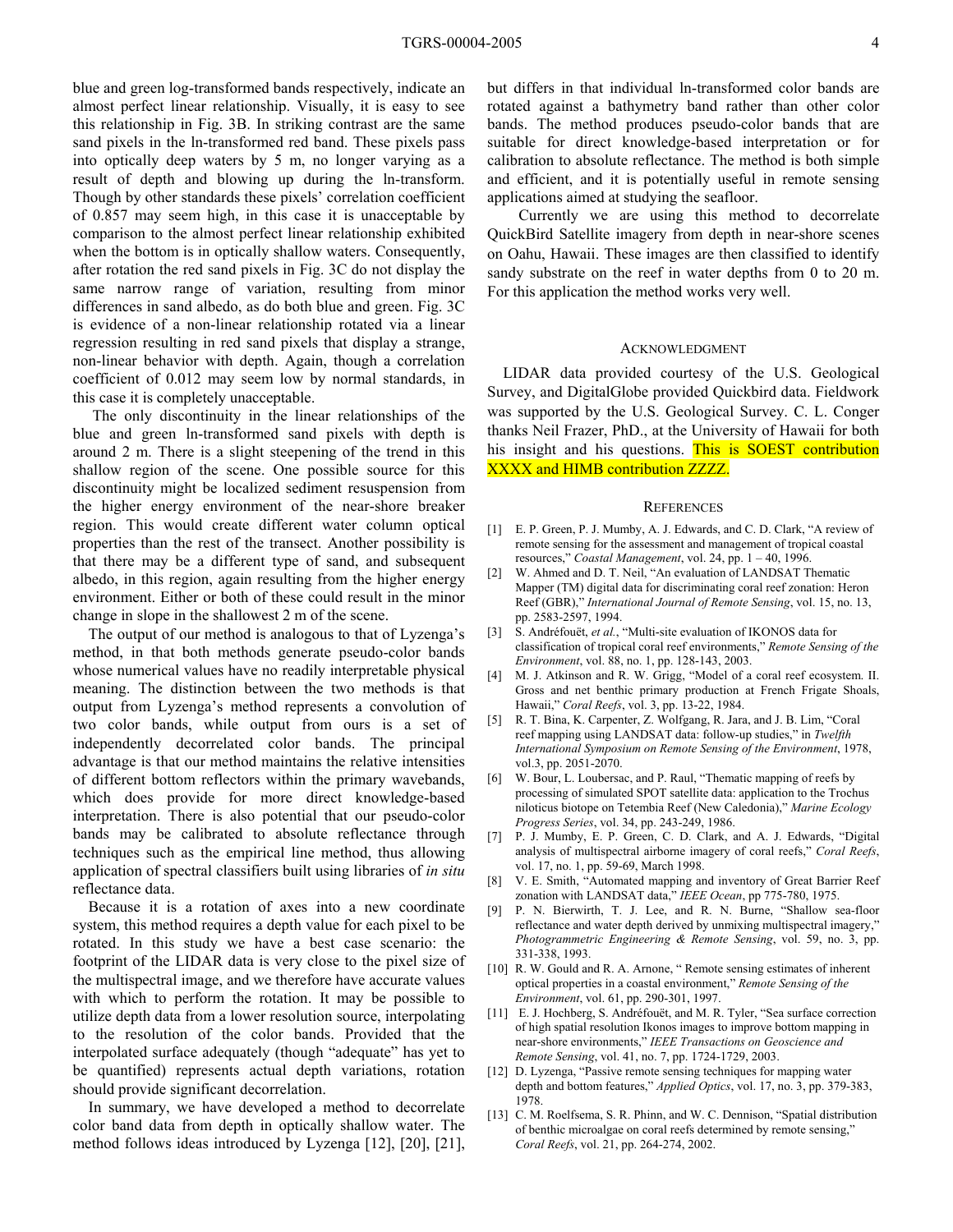- [14] E. J. Hochberg and M. Atkinson, "Spectral discrimination of coral reef benthic communities," *Coral Reefs*, vol. 19, pp. 164-171, 2000.
- [15] E. J. Hochberg and M. Atkinson, "Capabilities of remote sensors to classify coral, algae, and sand as pure and mixed spectra," *Remote Sensing of the Environment*, vol. 85, pp. 174-189, 2003.
- [16] H. Holden and E. LeDrew, "Spectral discrimination of healthy and nonhealthy coral based on cluster analysis, Principal Component Analysis, and derivative spectroscopy," *Remote Sensing of the Environment*, vol. 65, pp. 217-224, 1998.
- [17] M. R. Myers, H.T. Hardy, C. H. Mazel, and P. Dustan, "Optical spectra and pigmentation of Caribbean reef corals and macroalgae," *Coral Reefs*, vol. 18, pp. 179-186, 1999.
- [18] S. J. Purkis and R. Pasterkamp, "Integrating *in situ* reef-top reflectance spectra with LANDSAT TM imagery to aid shallow-tropical benthic habitat mapping," *Coral Reefs*, vol. 23, no. 1, pp. 5-20, 2004.
- [19] S. Maritorena, A. Morel, and B. Gentili, "Diffuse reflectance of oceanic shallow waters: Influence of water depth and bottom albedo," *Limnology and Oceanography*, vol. 39, no. 7, pp. 1689-1703, 1994.
- [20] D. Lyzenga, "Shallow-water bathymetry using combined Lidar and passive multispectral scanner data," *International Journal of Remote Sensing*, vol. 6, no. 1, pp. 115-125, 1985.
- [21] D. Lyzenga, "Remote sensing of bottom reflectance and water attenuation parameters in shallow water using aircraft and LANDSAT data," *International Journal of Remote Sensing*, vol. 2, no. 1, pp. 71-82, 1981.
- [22] S. Tassan, "Modified Lyzenga's method for macroalgae detection in water with non-uniform composition," *Remote Sensing Letters*, pp. 1601- 1607, 1996.
- [23] L. L. Estep, W. J. Lillycrop, and L. E. Parson, "Sensor fusion for hydrographic applications," in *U. S. Army Corps of Engineers 1994 Training Symposium*, New Orleans, 1994.
- [24] M. Lee and G. Tuell, "A technique for generating bottom reflectance images from SHOALS data," in *U. S. Hydro 2003 Conference*, Biloxi, 2003.
- [25] J. Wozencraft, M. Lee, G. Tuell, and W. Philpot, "Use of shoals data to produce spectrally-derived depths in Kaneohe Bay, Hawaii," in *U. S. Hydro 2003 Conference*, Biloxi, 2003.
- [26] L. Yarbrough and G. Easson, "Comparison of techniques for deriving bathymetry from remotely sensed data," in *AMRS Conference: Hyperspectral Issues for Coastal Zone Environments*, 2003.
- [27] A. Rencher, *Methods of Multivariate Analysis*, 2nd ed., New York: John Wiley & Sons, Inc., 2002, ch. 12.
- [28] S. Andréfouët, F. E. Muller-Karger, E. J. Hochberg, C. Hu, and K. L. Carder, "Change detection on shallow coral reef environments using LANDSAT ETM+ data," *Remote Sensing of Environments*, vol. 79, pp. 150-162, 2001.
- [29] E. Karpouzli, "Underwater light characterization for correction of remotely sensed images," *International Journal of Remote Sensing*, vol. 24, pp. 2683-2702, 2003.
- [30] S. Maritorena and N. Guillocheau, "Optical properties of water and spectral light absorption by living and non-living particles and by yellow substances in coral reef waters of French Polynesia," *Marine Ecology Progress Series*, vol. 131, pp. 245-255, 1996.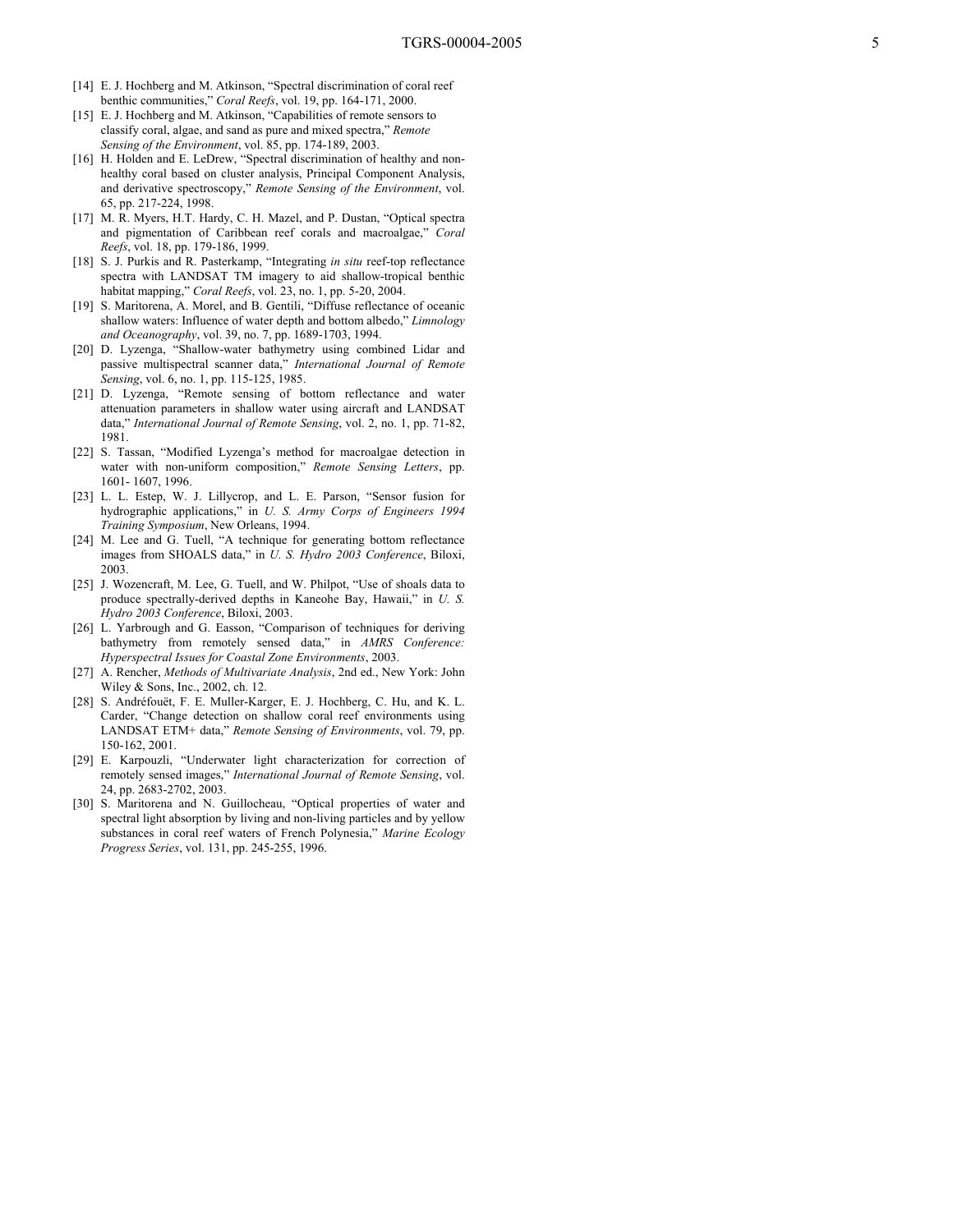Figure 1. Conceptual model for decorrelating color band data from depth. (A) Within a given waveband, the bottom-reflected radiance signal decreases approximately exponentially with depth. Deviations from exponential decay are due to scattering effects. Values shown here are modeled using Hydrolight 4.1 forward radiative transfer model. (B) After subtracting the value for optically deep water, the natural logarithm of the bottom-reflected signal decreases approximately linearly with water depth. Different bottom albedos appear as parallel lines with the same slope. (C) Rotating the axes through the angle defined by the slope effectively decorrelates color band data from depth, while maintaining the relative intensities of different bottom albedos.

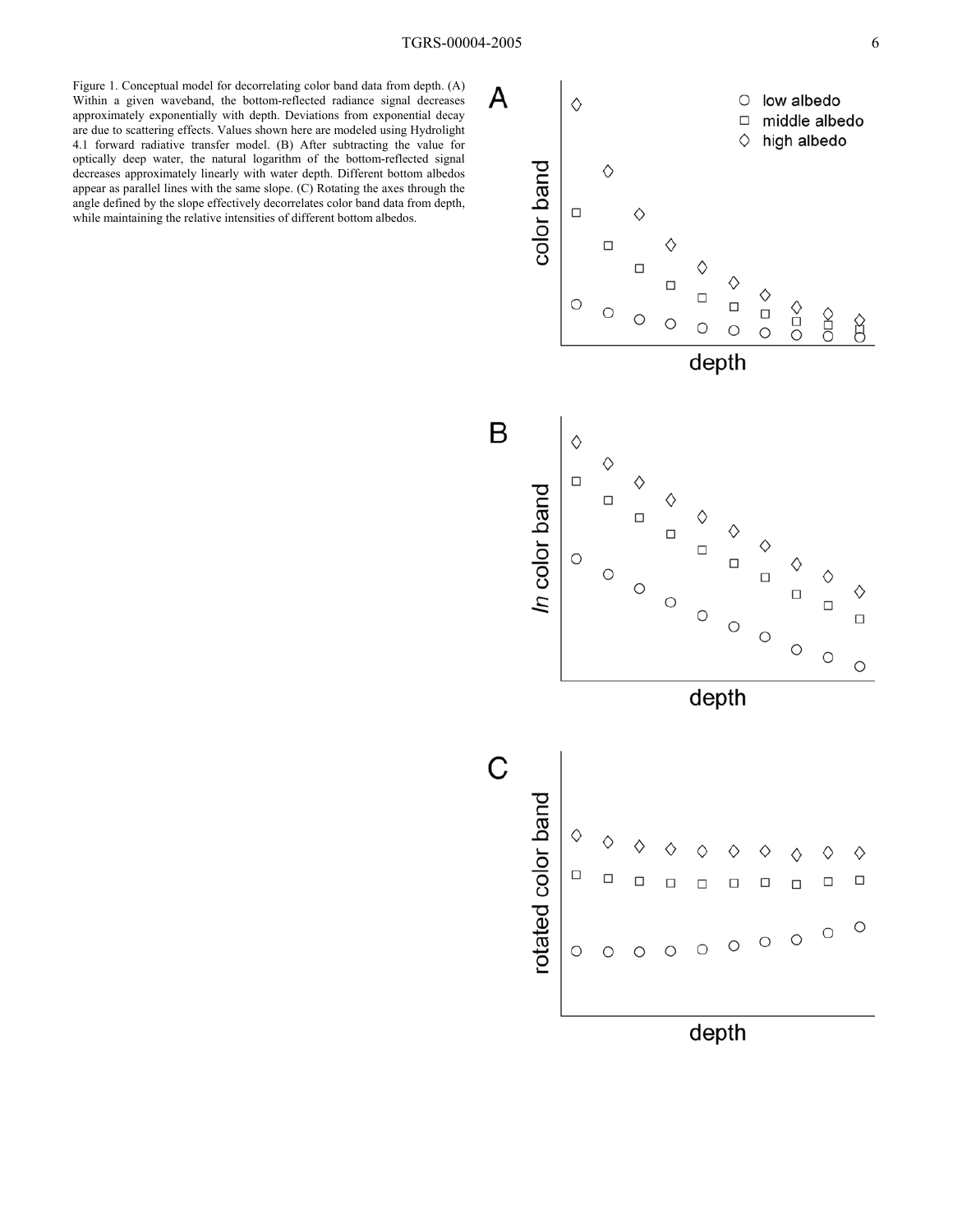Figure 2. Study site location and data. (A) Map of Oahu, Hawaii. Study site within Kailua Bay is outlined. (B) Initial QuickBird image for study site, displayed as an RGB image. (C) Shoals LIDAR data interpolated to a depth image and displayed in rainbow hues varying from red at 0 m to black at 40 m.

**COLOR FIGURE** 

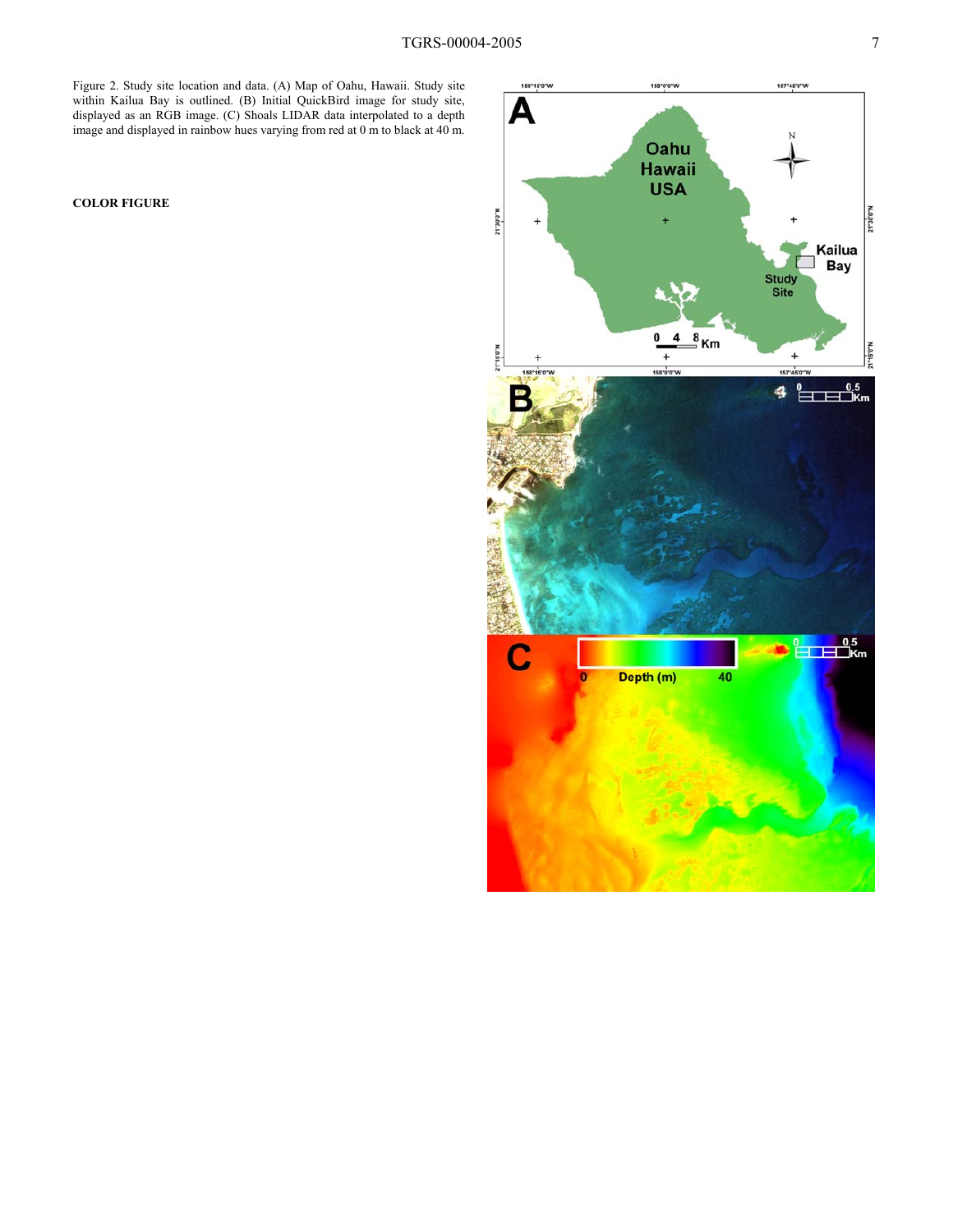Figure 3. Plots of sand transect pixels for each stage of the process. (A) Initial data. Sand transect pixels for blue, green, and red bands are plotted with depth values on the x-axis and color band DN values on the y-axis. (B) lntransformed data. Sand transect pixels are plotted with depth values on the xaxis and log-transformed DN values on the y-axis. (C) Rotated data. Sand transect pixels are plotted with depth values on the x-axis and rotated color band values on the y-axis.

**COLOR FIGURE**